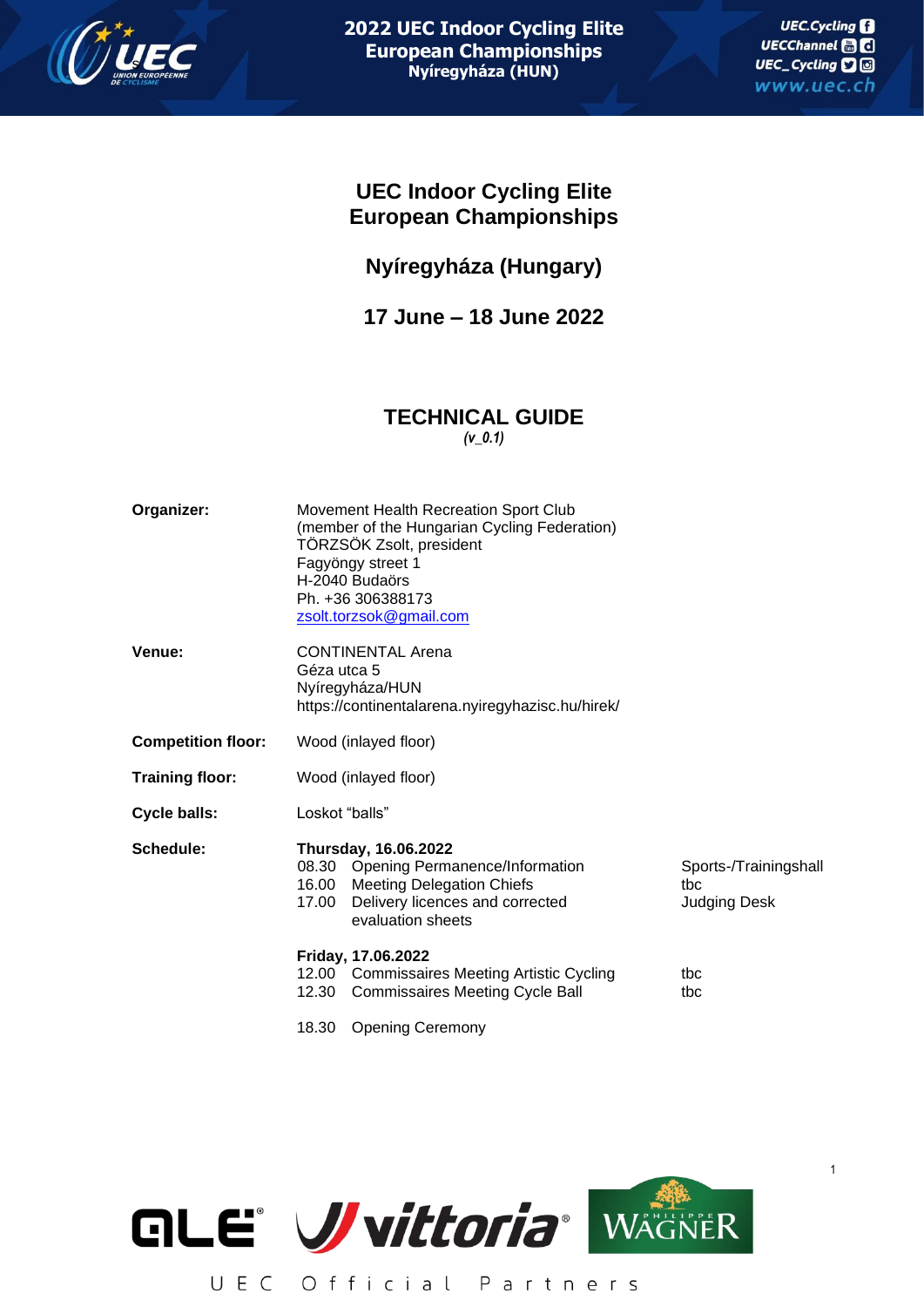

**Training:** 16.06.2022, 09.30 – 19.55 according schedule 17.06.2022, 08.30 – 12.50 according schedule

Additional training opportunities for the starters of the next event block will be 3 Minutes each.

| Events:                   |                          |                                                                      |                                                                                                                                                                                                           |
|---------------------------|--------------------------|----------------------------------------------------------------------|-----------------------------------------------------------------------------------------------------------------------------------------------------------------------------------------------------------|
| Friday,<br>Saturday,      | 17.06.2022<br>18.06.2022 | 08.00<br>14.00<br>18.30<br>09.30<br>14.00                            | Opening Continental Arena und Trainingshall<br>Cycle Ball/Single Women/Single Men/Pairs Women<br>Cycle Ball/Act 4/Pairs Open<br>Cycle Ball/Single Women/Pairs Women<br>Cycle Ball/Single Women/Single Men |
|                           |                          | UEC Representative Katerina Jakubova                                 |                                                                                                                                                                                                           |
| <b>Technical Delegate</b> |                          | Marianne Kern                                                        | <b>UEC Indoor Cycling Commission</b>                                                                                                                                                                      |
| <b>PCP Cycle-ball</b>     |                          | <b>Norbert Mullis</b>                                                | SUI                                                                                                                                                                                                       |
| <b>Commissaires</b>       |                          | <b>Herbert Benzer</b><br>Jörg Döhler<br>Miroslav Kratochvil          | <b>AUT</b><br><b>GER</b><br><b>CZE</b>                                                                                                                                                                    |
|                           |                          | PCP Artistic Cycling: Oliver Schwedt                                 | <b>GER</b>                                                                                                                                                                                                |
| <b>Commissaires</b>       |                          | Günter Altwegg<br>Alfred Melbinger<br>Jörg Osthoff<br>Ralf Zellweger | SUI<br>AUT<br><b>GER</b><br>SUI                                                                                                                                                                           |

## **Cycle Ball Mode**

It applies to the fixed game mode for Cycle Ball by the UEC - Indoor Cycling Commission. This means: 6 registered teams: it will be played in a single round. Order of play based on the results of the Elite European Championships 2018. If teams are equal on points: decision according UCI rules.

Two semifinals: rank 1 against rank 4 and rank 2 against rank 3. In case of a draw – decision by penalty kick. The losers play the final for rank three and the winners play the final for European Champion. In case of a draw – decision according UCI rules.

#### **Important note:**

All games will be played with two Commissaires on the field, the same as in UCI Cycle Ball Worldcup.



UEC Official Partners

2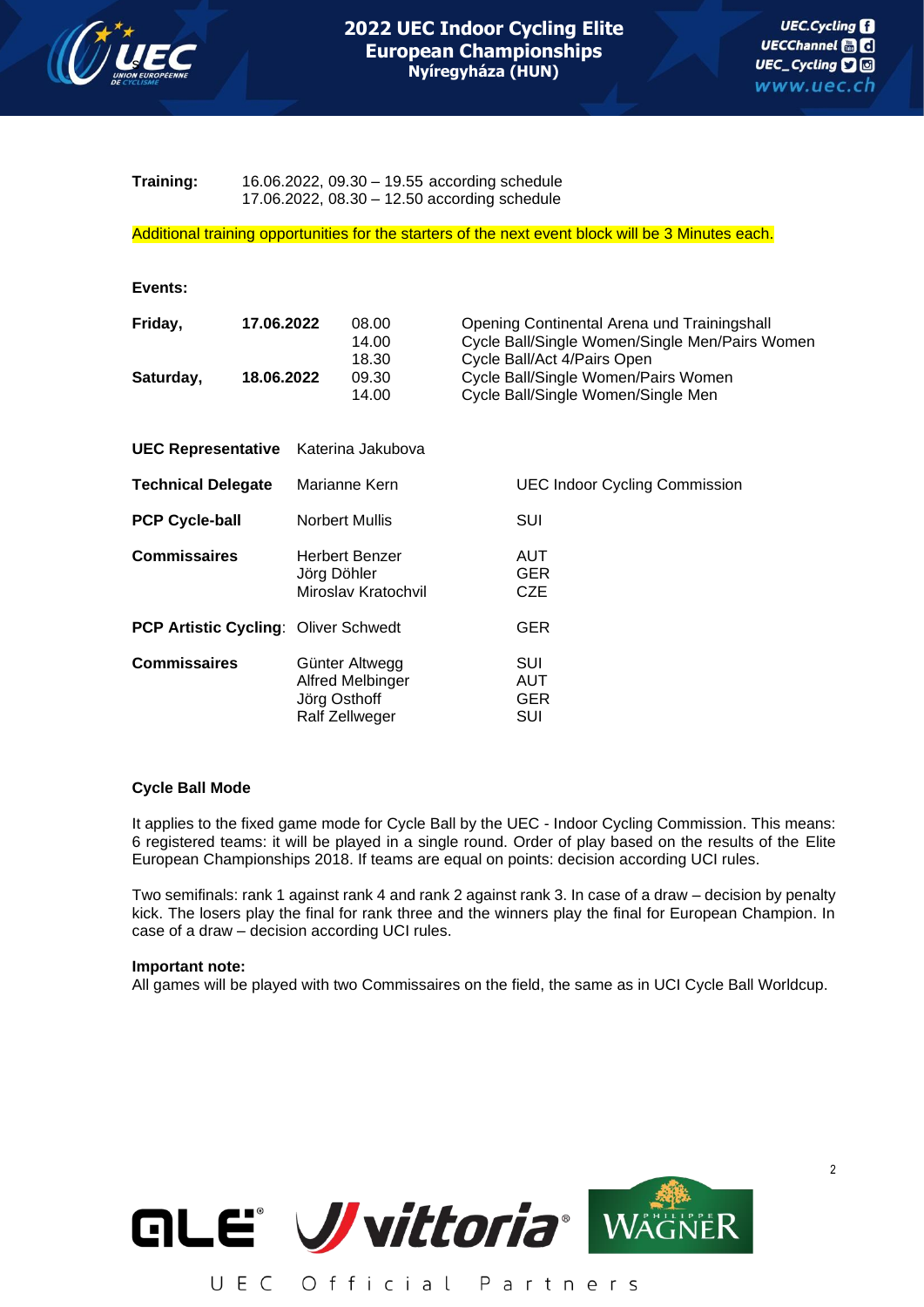

3

### **Teams Cycle Ball**

| AUT  | Patrick Schnetzer / Stefan Feurstein |
|------|--------------------------------------|
| CZE. | Jan Havlíček / Robert Zvolánek       |
| FRA  | Mathias Seyfried / Quentin Seyfried  |
| GER  | Bernd Mlady / Robert Mlady           |
| HUN  | Vilmos Toma / Tamás Arendás          |
| SUI  | Severin Waibel / Benjamin Waibel     |

### **Friday, 17.06.2022, 14:00**

| 1.<br>2.<br>3.<br>4.         | <b>Artistic Cycling Single Women</b><br>Geldof Manon<br>Szépeova Natália<br>Zibrita Natália<br>Vosičková Kateřina                                                         |                          |                              |                          | <b>BEL</b><br><b>SVK</b><br><b>SVK</b><br><b>CZE</b>               | 61.40<br>62.00<br>94.20<br>94.70              |
|------------------------------|---------------------------------------------------------------------------------------------------------------------------------------------------------------------------|--------------------------|------------------------------|--------------------------|--------------------------------------------------------------------|-----------------------------------------------|
| 5.<br>6.                     | <b>Cycle Ball</b><br><b>Cycle Ball</b>                                                                                                                                    | <b>AUT</b><br>SUI        | $\overline{a}$               | <b>HUN</b><br><b>FRA</b> |                                                                    | .<br>.                                        |
| 7.<br>8.<br>9.<br>10.<br>11. | <b>Artistic Cycling Single Men</b><br>Delporte Jelle<br><b>Hecktor Daniel Andres</b><br>Jančík Radek<br><b>Schnetzer Marcel</b><br>Varga Csaba                            |                          |                              |                          | <b>BEL</b><br><b>ESP</b><br><b>CZE</b><br><b>AUT</b><br><b>HUN</b> | 96.70<br>111.40<br>139.00<br>161.30<br>177.80 |
| 12.<br>13.                   | <b>Cycle Ball</b><br><b>Cycle Ball</b>                                                                                                                                    | <b>GER</b><br><b>AUT</b> | $\qquad \qquad \blacksquare$ | <b>CZE</b><br><b>FRA</b> |                                                                    | .<br>:                                        |
| 14.<br>15.<br>16.<br>17.     | <b>Artistic Cycling Pairs Women</b><br>Kulich Eszter / Rakocza Dóra<br>Balogh Vivien / Sugta Julianna<br>Dubuquoy Céline / Lebeau Morgane<br>Bäggli Sina / Hämmerli Julia |                          |                              |                          | <b>SVK</b><br><b>HUN</b><br><b>FRA</b><br>SUI                      | 84.10<br>87.40<br>101.20<br>124.00            |
| 18.                          | <b>Cycle Ball</b>                                                                                                                                                         | <b>GER</b>               | $\blacksquare$               | <b>HUN</b>               |                                                                    | :                                             |
|                              | Friday, 17.06.2022, 18:30                                                                                                                                                 |                          |                              |                          |                                                                    |                                               |
| 19.                          | <b>Opening Ceremony</b>                                                                                                                                                   |                          |                              |                          |                                                                    |                                               |
| 20.<br>21.                   | <b>Cycle Ball</b><br><b>Cycle Ball</b>                                                                                                                                    | SUI<br><b>FRA</b>        | ÷<br>$\overline{a}$          | <b>CZE</b><br><b>HUN</b> |                                                                    | :                                             |
| 22.<br>23.                   | <b>ACT 4 Open</b><br>Haas Stefanie / Unternährer Valerie /<br>Niedermann Selina / Manser Sarah<br>Karatas Tijem / Rosenbach Annika /<br>Rosenbach Stella / Schwarz Milena |                          |                              |                          | SUI<br><b>GER</b>                                                  | 236.90<br>240.60                              |
| 24.                          | <b>Winner Ceremony ACT 4 Open</b>                                                                                                                                         |                          |                              |                          |                                                                    |                                               |
| 25.<br>26.                   | <b>Cycle Ball</b><br><b>Cycle Ball</b>                                                                                                                                    | <b>AUT</b><br>SUI        | $\overline{\phantom{0}}$     | CZE<br><b>GER</b>        |                                                                    |                                               |
|                              |                                                                                                                                                                           |                          |                              |                          |                                                                    |                                               |

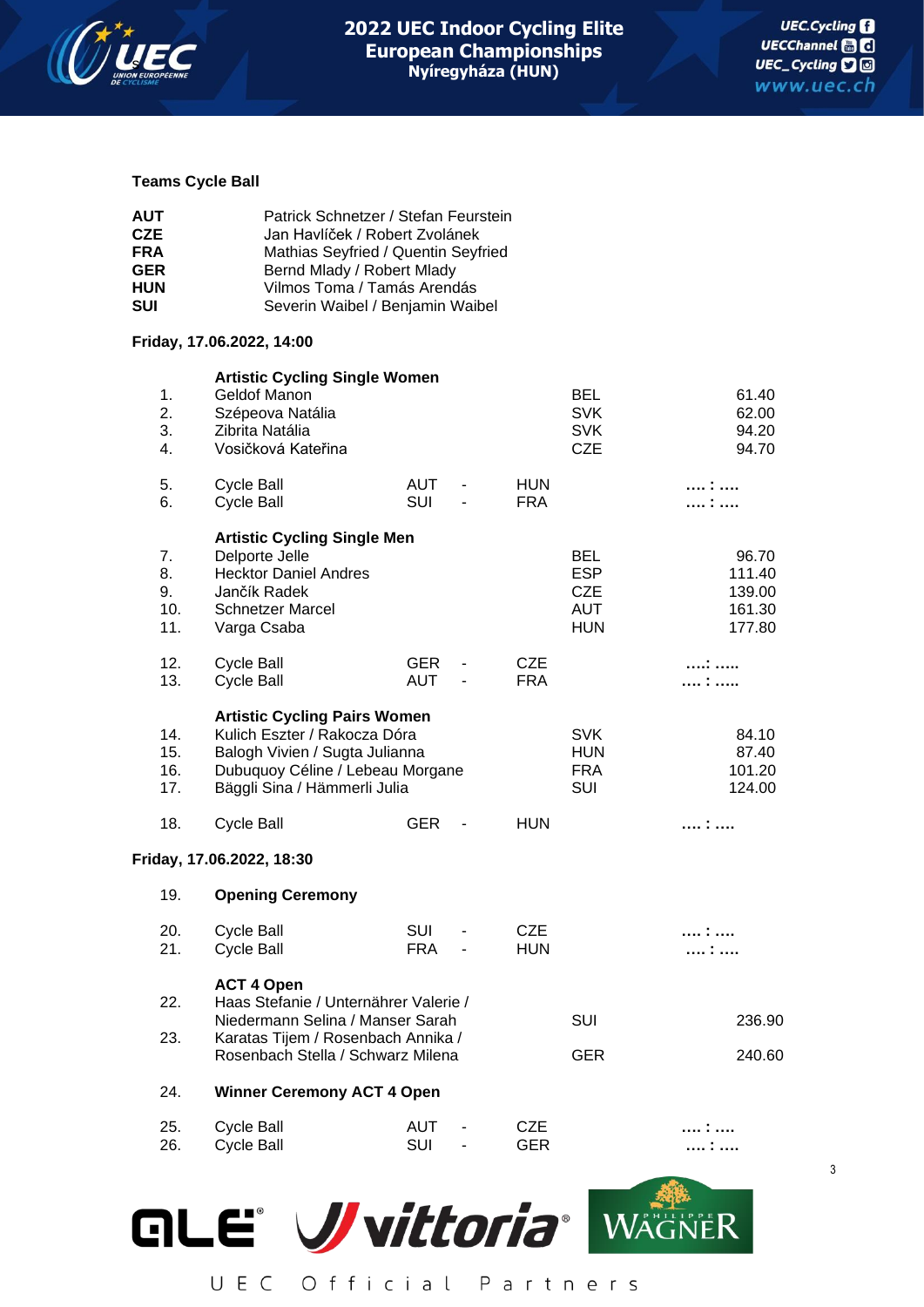

| 27.<br>28.<br>29.<br>30.        | <b>Artistic Cycling Pairs Open</b><br>Delporte Jelle / Patty Lien<br>Kühne Katharina / Schnetzer Marcel<br>Rödiger Nico / Styber Lea-Victoria<br>Hanselmann Max /Schefold Serafin                                    |                          |                                  | <b>BEL</b><br><b>AUT</b><br><b>GER</b><br><b>GER</b> | 42.90<br>158.60<br>162.80<br>176.80                         |                                                |
|---------------------------------|----------------------------------------------------------------------------------------------------------------------------------------------------------------------------------------------------------------------|--------------------------|----------------------------------|------------------------------------------------------|-------------------------------------------------------------|------------------------------------------------|
| 31.                             | <b>Winner Ceremony Pairs Open</b>                                                                                                                                                                                    |                          |                                  |                                                      |                                                             |                                                |
| 32.                             | <b>Cycle Ball</b>                                                                                                                                                                                                    | <b>CZE</b>               | $\overline{\phantom{a}}$         | <b>FRA</b>                                           |                                                             | .                                              |
|                                 | Saturday, 18.06.202022, 09:30                                                                                                                                                                                        |                          |                                  |                                                      |                                                             |                                                |
| 33.                             | <b>Cycle Ball</b>                                                                                                                                                                                                    | SUI                      | $\overline{\phantom{a}}$         | <b>HUN</b>                                           |                                                             | :                                              |
| 34.<br>35.<br>36.<br>37.        | <b>Artistic Cycling Single Women</b><br>Sárközi Anna Lilla<br>Vosičková Michaela<br>Leclerc Alexane<br>Hugyecz Zsófia                                                                                                |                          |                                  |                                                      | <b>HUN</b><br><b>CZE</b><br><b>FRA</b><br><b>HUN</b>        | 70.50<br>105.10<br>114.20<br>115.50            |
| 38.<br>39.                      | <b>Cycle Ball</b><br><b>Cycle Ball</b>                                                                                                                                                                               | AUT<br><b>CZE</b>        | $\blacksquare$<br>$\blacksquare$ | <b>GER</b><br><b>HUN</b>                             |                                                             | :<br>.                                         |
| 40.<br>41.<br>42.<br>43.        | <b>Artistic Cycling Single Women</b><br>Bovendaerde Tatika<br>Moser Elisabeth<br><b>Andrich Michelle</b><br>Stäheli Julia                                                                                            |                          |                                  |                                                      | <b>BEL</b><br><b>AUT</b><br><b>AUT</b><br>SUI               | 117.70<br>132.10<br>134.30<br>140.60           |
| 44.<br>45.                      | <b>Cycle Ball</b><br><b>Cycle Ball</b>                                                                                                                                                                               | <b>GER</b><br><b>AUT</b> | $\blacksquare$<br>$\blacksquare$ | <b>FRA</b><br>SUI                                    |                                                             | .<br>.                                         |
| 46.<br>47.<br>48.<br>49.<br>50. | <b>Artistic Cycling Pairs Women</b><br>Zuberbühler Nadine / Graf Jeannine<br>Kopf Rosa / Bachmann Svenja<br>Kirst Henny / Bärk Antonia<br>Wöhrle Sophie-Marie / Wurth Caroline<br><b>Winner Ceremony Pairs Women</b> |                          |                                  |                                                      | SUI<br><b>AUT</b><br><b>GER</b><br><b>GER</b>               | 125.60<br>133.60<br>155.30<br>157.80           |
|                                 | Saturday, 18.06.2022, 14:00                                                                                                                                                                                          |                          |                                  |                                                      |                                                             |                                                |
| 51.<br>52.                      | Cycle Ball - 1. Semifinal<br>Cycle Ball - 2. Semifinal                                                                                                                                                               |                          | Rank 1<br>Rank 2                 | $\overline{\phantom{a}}$<br>$\overline{\phantom{0}}$ | Rank 4<br>Rank 3                                            | .                                              |
| 53.<br>54.<br>55.<br>56.<br>57. | <b>Artistic Cycling Single Women</b><br><b>Rieb Alice</b><br>Ledergerber Romina<br>Müller Magdalena<br>Pfann Jana<br>Dandl Ramona                                                                                    |                          |                                  |                                                      | <b>FRA</b><br>SUI<br><b>ITA</b><br><b>GER</b><br><b>GER</b> | 150.30<br>162.50<br>165.80<br>196.50<br>196.80 |



4